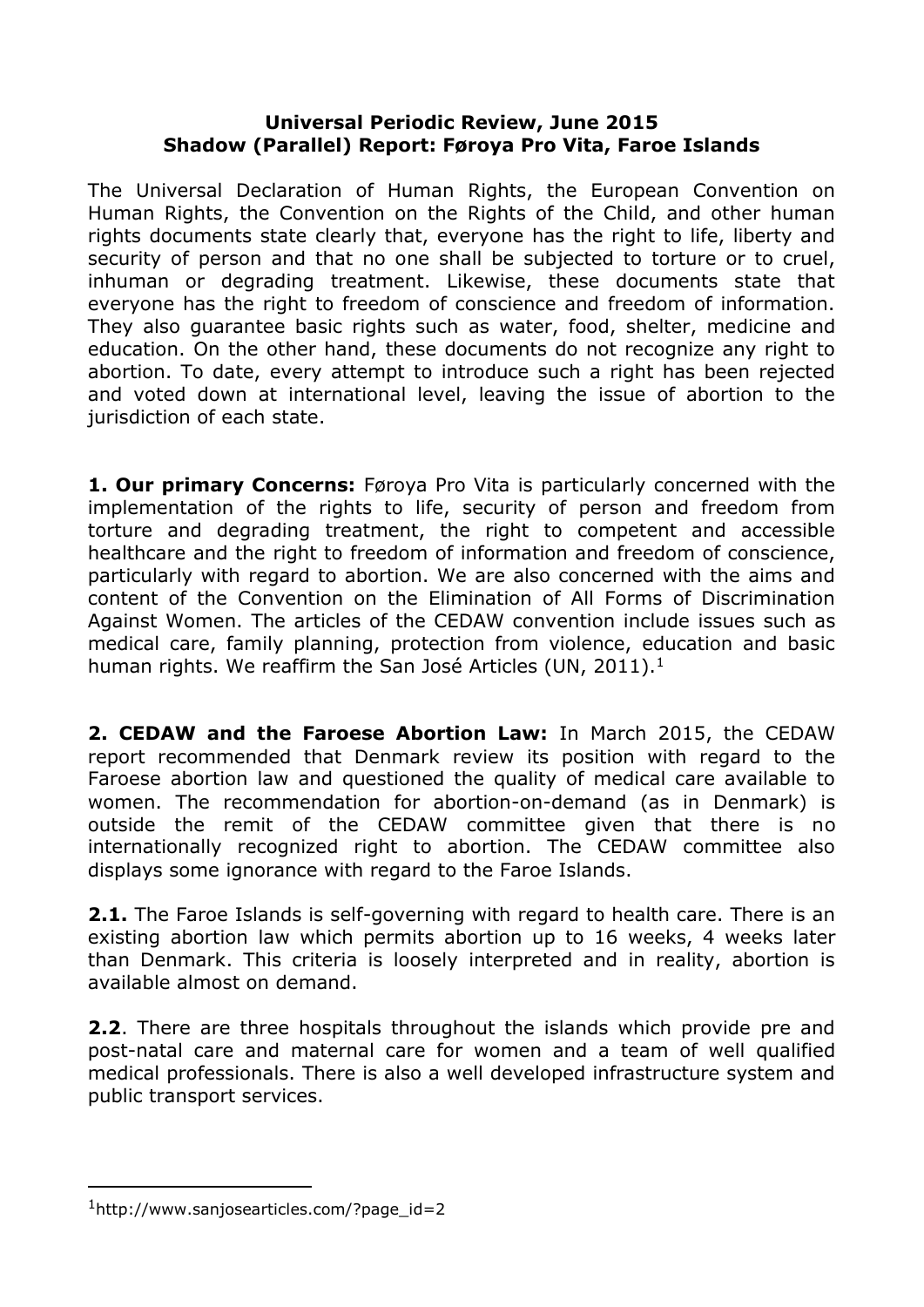• *Føroya Pro Vita is concerned at the poorly informed and misleading presentation of the medical care for Faroese citizens being presented in the CEDAW committee´s recommendation, 2015.*

**3. Abortion is not family planning:** Abortion is not reproduction, it is destruction. It is the "failure" of family planning, and as such involves the deliberate elimination of developing human beings, most of whom are perfectly healthy. It engages discrimination in that defenseless unborn children are deliberately targeted because of size and location, for having a handicap, for being "inconvenient", "unwanted" or all too often, for being female.

• *Føroya Pro Vita is concerned by the easy availability of "emergency contraception" on the Faroe Islands without prescription, adequate supervision or follow-up, considering that this medication is 25 % stronger than the average contraceptive pill, provokes early abortion and may have longterm effects for women which are as yet unknown. There is also reason to be concerned that it is on sale to anyone over 15 years of age and that it is used quite frequently by some young women despite warnings to the contrary.*

**4. Abortion is not health care:** Many medical professionals have publicly declared that direct abortion – the purposeful targeting and destruction of the unborn child – is not medically necessary to save the life of a woman.<sup>23</sup> Good medical practise recognizes and allows for life-saving interventions even if this risks the life of the unborn child. In such cases, the aim is always to save both lives if possible.

**4.1.** Abortion compromises and corrupts the practise of medicine by killing instead of healing, and as such goes directly against the Hippocratic Oath.<sup>4</sup> It is an inherent act of violence and an attack on the right to life of a developing human being at his/her most vulnerable stage of development.

• *Føroya Pro Vita protests the availability of abortion up to 16 weeks under a range of loosely interpreted criteria, and with no due regard for the rights of the unborn child.*

**5. Abortion is a serious danger to women's health:** Research carried out in several countries (Finland, Denmark, USA, New Zealand, India, China, Norway...) reveals that women who have abortions are at serious risk of both physical and psychological complications.<sup>56789</sup>

<sup>2</sup>http://www.dublindeclaration.com/

<sup>3</sup>http://www.aaplog.org/about-2/our-mission-statement/

<sup>4</sup>http://www.euthanasia.com/oathtext.html

<sup>5</sup>http://afterabortion.org/1999/more-research-on-post-abortion-issues/

<sup>6</sup>http://prolife.org.uk/2011/12/abortion-most-certainly-does-affect-women%E2%80%99smental-health-%E2%80%A6/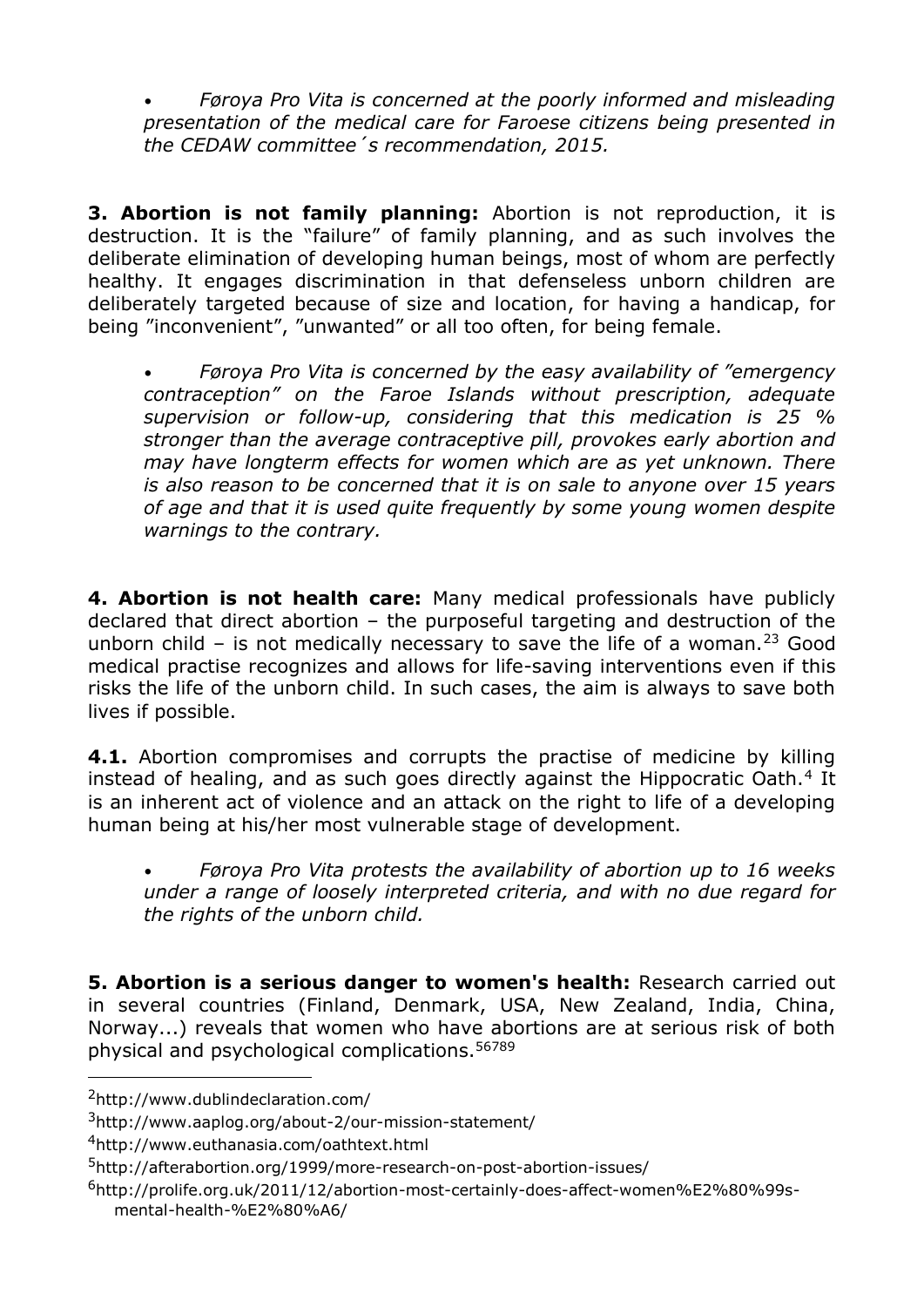**5.1.** Physical complications include a higher death rate when compared with women who did not have abortions, a 4-6 times higher suicide rate, a 40-60% greater breast cancer risk, haemorrhage, infection, ectopic pregnancies, infertility, higher rates of cervical cancer, perforation of the womb, subsequent miscarriages and premature births.

**5.2.** Psychological complications include severe depression, sleep disturbances, alcohol and drug abuse, eating disorders, sexual dysfunction, child neglect or abuse, post-abortion stress trauma, chronic relationship problems, repeat abortions and suicide. These dangers are often not conveyed to women seeking abortion, and are sometimes even denied or dismissed out of hand.

• *Føroya Pro Vita is deeply concerned at the fact that abortion is sometimes presented as health care on the Faroe Islands and elsewhere, despite the evidence to the contrary.*

**6. Abortion is discriminatory:** Women who receive a diagnosis during pregnancy pointing to health issues and handicaps often come under a lot of pressure to abort their unborn children. Parents are sometimes given little positive support or information, and even made to feel that they would be a burden on society if they do not choose abortion.

• *Føroya Pro Vita is concerned about the experiences of some women who report that they do not receive adequate information from professionals in this regard.*

• *Føroya Pro Vita is also concerned that women sometimes experience immense pressure to abort their unborn children because of possible health issues here on the Faroe Islands. We consider that eliminating unborn children because of size, location, gender, handicap, social background, economics or inconvenience to be a discriminatory act. Advocating abortion in these circumstances also sends a deeply offensive message to people with handicaps living amongst us. We consider that putting mothers and fathers under psychological and emotional pressure to abort their children, providing inadequate information and any lack of constructive medical care and support to be breaches of human rights.*

**7. Abortion is associated with coercion:** Available research reveals that up to 64% of women say they were rushed or coerced into abortion by partners, parents, professionals, employers and friends. Post-abortion trauma is an issue which is becoming widely recognized. Women who have abortions because of

<sup>7</sup>http://www.lifenews.com/2015/06/01/more-than-100-studies-show-abortion-is-linked-topremature-births/

<sup>8</sup>http://www.amazon.com/Complications-Abortions-Impact-Angela-Lanfranchi/dp/0920453368 <sup>9</sup>http://www.amazon.com/Forbidden-Grief-Unspoken-Pain-Abortion/dp/0964895781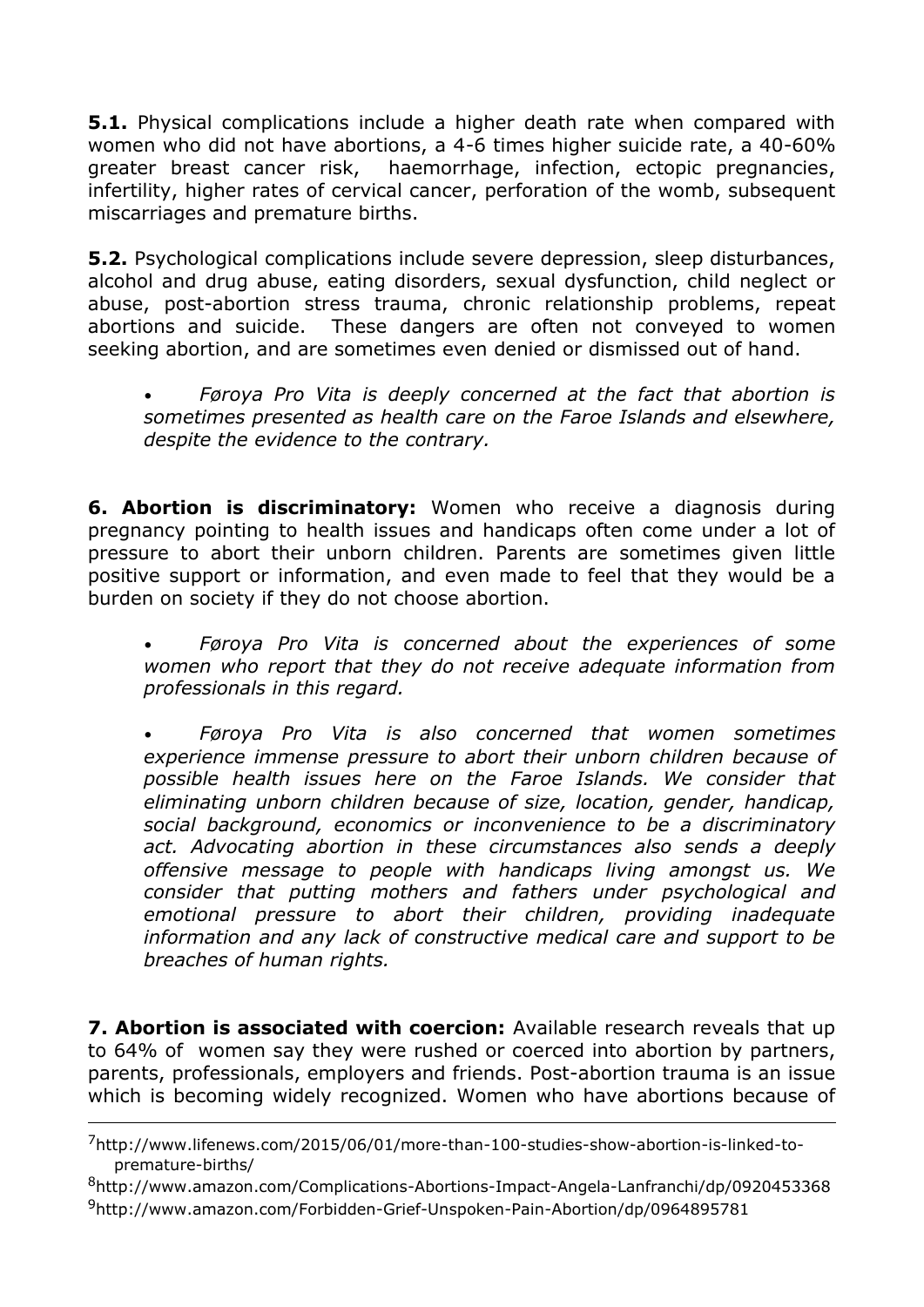pressure or lack of information, support and resources are particularly vulnerable.<sup>10</sup>

• *Føroya Pro Vita is concerned about women on the Faroe Islands who report that they were psychologically pressured, threatened, abused and/or abandoned by their partners into having abortions. We are concerned about the post-abortive women and men amongst us, about the lack of up-to-date information available with regard to post-abortion trauma and the inadequate care provided for those who are sufferings.*  Lack of access to information or withholding of same is a breach of *human rights, as is coercion to abort.*

● *Føroya Pro Vita is concerned about the recent statistics for attempted suicide amongst women on the Faroe Islands which were made publicly available in June 2015, given that there is a strong association between suicide and abortion amongst women.<sup>11</sup> Current research reveals that the female rate is double that of the male rate on the Faroe Islands (2009-2013: 110 females ; 57 males).*

**8. Abortion compromises freedom of conscience:** Abortion providers, doctors and nurses sometimes find themselves compromised because of their ethical stance with regard to abortion. Decisions about public health practices can be adversely affected when the professional competence of medical professionals is compromised and they find themselves pressured or obliged to either accept the practice of abortion or abandon their chosen field of work.

• *Føroya Pro Vita is concerned by the lack of clear guidelines and information with regard to freedom of conscience on the Faroe Islands. We have reason to fear that some professionals may come under pressure to engage directly or indirectly in abortions or that they may not find work because of their ethical convictions. We consider that there is need for clear guidelines and protection in this regard, in line with the right to freedom of conscience and Council of Europe Resolution 1763 (2010).*<sup>12</sup>

**9. Our Recommendations:** In light of our concerns, we find it incomprehensible that the CEDAW, other UN bodies, NGO´s and some medical professionals are advocating abortion as health care and even suggesting that resistance to abortion is cruel and degrading "institutionalized violence" and "religious extremism".

<sup>10</sup>http://www.theunchoice.com/pdf/FactSheets/PortraitsOfCoercion.pdf

<sup>11</sup>http://www.in.fo/news-detail/news/167-foeroyingar-innlagdir-fyri-at-royna-sjalvmord/

<sup>12</sup>http://assembly.coe.int/main.asp?Link=%2Fdocuments%2Fadoptedtext%2Fta10%2Feres17 63.htm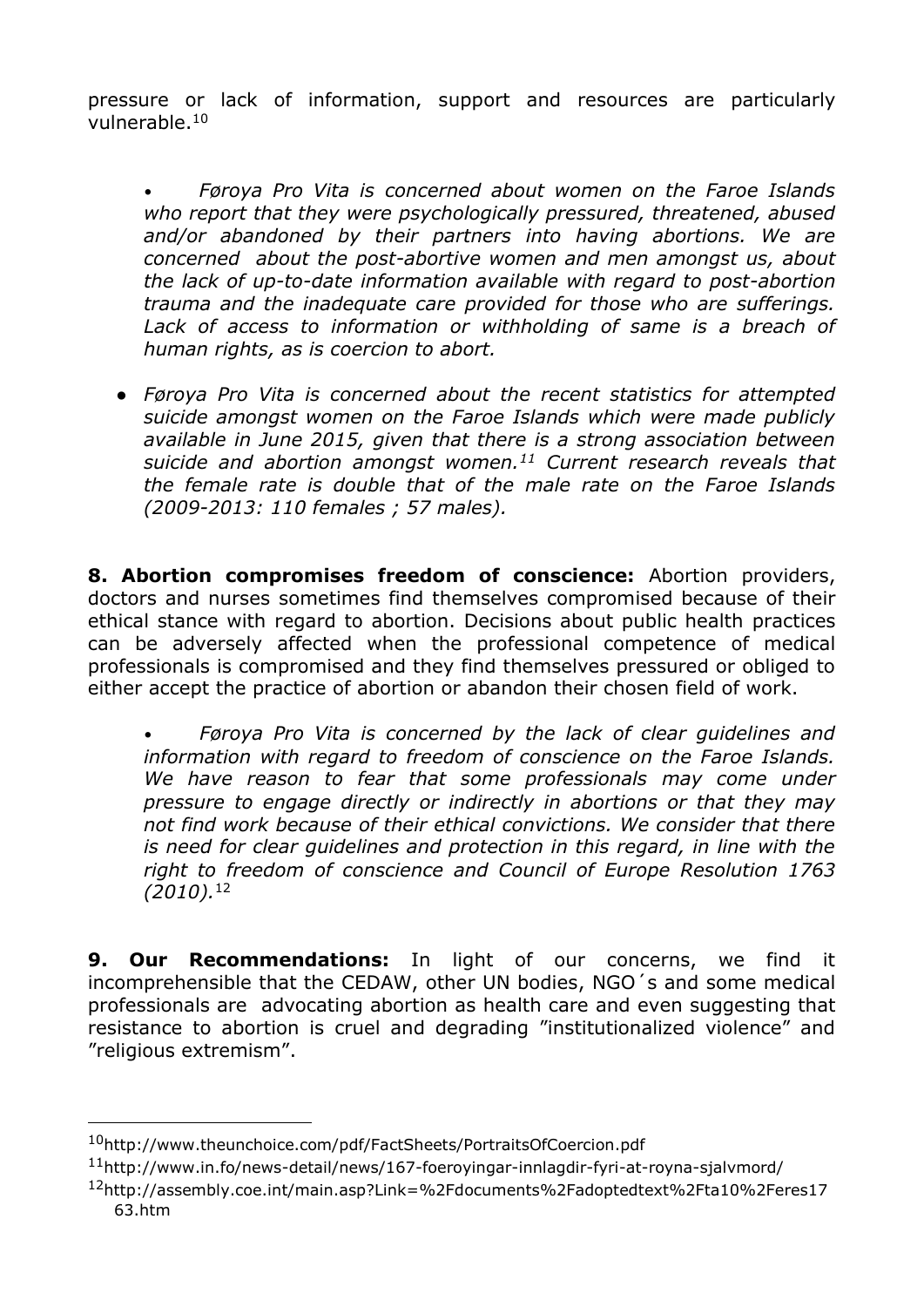• *(a) Føroya Pro Vita recommends that "emergency contraception" only be made available by prescription and that information be made publicly available regarding how often the drug is sold and under which circumstances.*

• *(b) We recommend that the age for selling contraceptives be set at 18 years of age, the same legal limit established for buying cigarettes and alcohol, prescription medicines, driving, voting and joining the army.*

• *(c ) We further recommend that the Faroese authorities invest in providing accurate information about abortion methods and the psychological and physical aftermath of abortion.* 

• *(d) We call on the relevant government and health authorities to invest in after-abortion-care for women and men suffering on the Faroe Islands.*

• *(e) We encourage the recent initiative by the Faroese government in setting up a helpline and making funds available to help women in crisis pregnancies. We encourage this development in so far as it provides positive alternatives to abortion and life-affirming support for women in crisis. We call on the relevant authorities to make adoption and fostering more accessible.*

• (f) *Føroya Pro Vita recommends that the relevant government and health authorities urgently research the primary reasons why women "choose" abortion on the Faroe Islands as identifying the reasons will help to address the needs of women in a life-affirming way.*

• *(g) We advocate that women and their unborn children be protected from every form of violence and coercion in accordance with internationally recognized rights to life, security of person and freedom from torture and degrading treatment.*

• *(h) We desire to see abortion eliminated on the Faroe Islands, or at the very least reduced. We recommend that the current limit of 16 weeks be reviewed.*

• *(j) We call for guidelines to be drawn up and implemented by the relevant authorities for the protection of the internationally recognized right to freedom of conscience of all professionals, particularly medical professionals.* 

• *(k) Føroya Pro Vita recommends that those who abuse and exploit women by withholding important information, applying any form of coercion, failing to supervise and provide safe pre and post-natal medical care or putting women's lives at risk through negligence, incompetence and the corruption of medicine, be prosecuted in a court of law.*